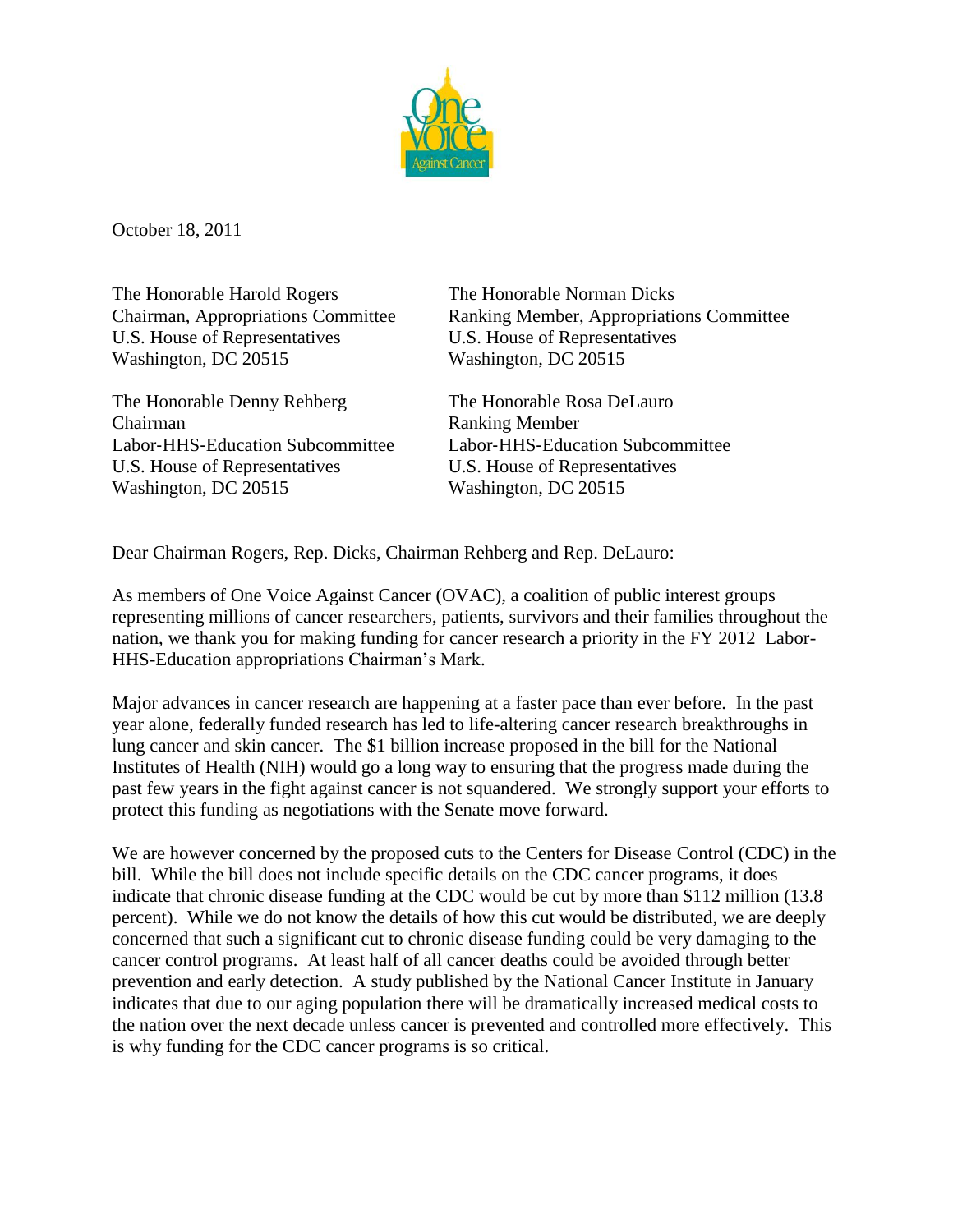Additionally, prevention by itself has the potential to transform our health system in new and innovative ways that will lead to a healthier population and lower health care costs. We urge funding for the Prevention and Public Health Fund to be restored because we know that through tobacco control, better diet and exercise, and access to early detection and treatment we can save hundreds of thousands of lives every year.

Lastly, we ask that funding for the Health Resources and Services Administration (HRSA) Title VIII Nursing Programs be restored. This bill would cut nursing programs by 56 percent (\$136 million). With a shortage of cancer research nurses, progress against cancer will take longer because of scarce human resources. The reality is that some practice and cancer center resources could be funneled away from cancer research in order to pay for the hiring and retention of oncology nurses to provide direct patient care.

The members of OVAC thank you for your consideration of this request and stand ready to support your efforts.

Sincerely,

Alliance for Prostate Cancer Prevention American Academy of Dermatology Association American Association for Cancer Research American Cancer Society Cancer Action Network American Congress of Obstetricians and Gynecologists American College of Surgeons Commission on Cancer American Society for Clinical Oncology American Society for Radiation Oncology Asian & Pacific Islander American Health Forum Association of American Cancer Institutes Bladder Cancer Advocacy Network Charlene Miers Foundation for Cancer Research CureSearch for Children's Cancer Fight Colorectal Cancer Friends of Cancer Research Intercultural Cancer Council Caucus International Myeloma Foundation LIVESTRONG Leukemia & Lymphoma Society Malecare Prostate Cancer Support Men's Health Network National Association of Chronic Disease Directors National Brain Tumor Society National Coalition for Cancer Research (NCCR) National Patient Advocate Foundation Nevada Cancer Institute Oncology Nursing Society Ovarian Cancer National Alliance